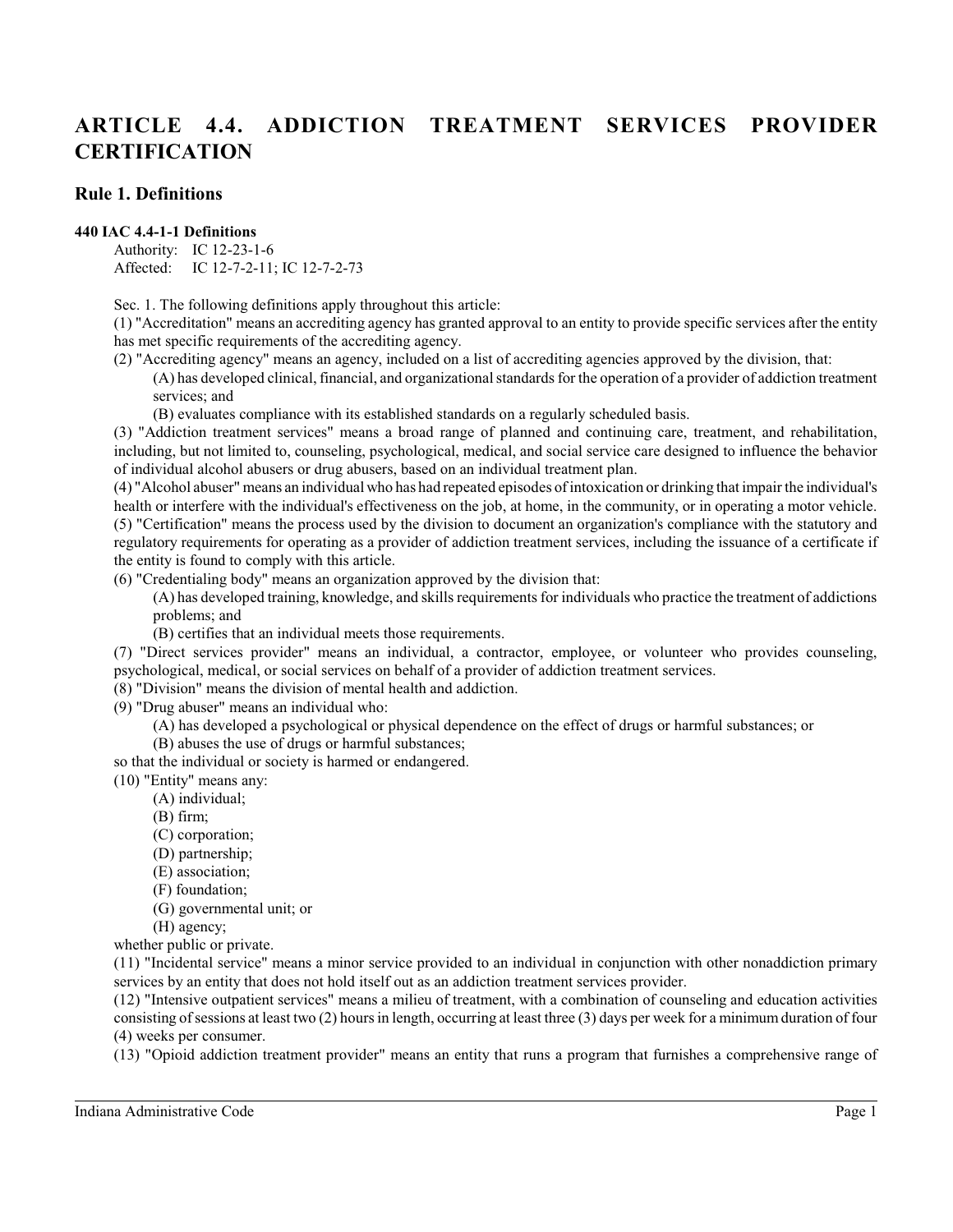assessment, rehabilitation, and treatment services usingLevo-Alpha-Acetyl-Methaldol (LAAM), methadone, or other narcotic substances approved by the federal government, for the detoxification and maintenance of persons addicted to heroin or other opiate-like substances.

(14) "Outpatient services" means the provision of therapeutic activities, either to the individual or in a group/conjoint session, that are related to the outcomes described in the individual treatment plan.

*(Division of Mental Health and Addiction; 440 IAC 4.4-1-1; filed Apr 17, 1997, 10:00 a.m.: 20 IR 2400; readopted filed May 10, 2001, 2:30 p.m.: 24 IR 3235; filed Feb 11, 2002, 4:30 p.m.: 25 IR 2220; readopted filed Apr 7, 2008, 3:40 p.m.: 20080507-IR-440070745RFA; readopted filed Aug 11, 2014, 11:21 a.m.: 20140910-IR-440140240RFA; readopted filed Nov 9, 2020, 3:09 p.m.: 20201209-IR-440200502RFA)*

# **Rule 2. Certification of Addiction Service Providers**

# **440 IAC 4.4-2-1 Certification by the division**

Authority: IC 12-23-1-6 Affected: IC 12-23-14

Sec. 1. (a) Every provider of addiction treatment services in Indiana must have either regular certification or outpatient certification issued by the division to provide addiction treatment services.

(b) This rule does not apply to the following:

(1) Addiction treatment services programs operated by the federal government.

(2) Prevention, education, or intervention services.

(3) Voluntary self-help groups.

(4) Any entity that provides addiction treatment services to alcohol abusers or drug abusers only as an incidental service.

(5) Programs run by the Indiana department of correction.

(6) Programs run in child caring institutions licensed by the division of family and children.

(c) An addiction treatment services provider who offers twenty-four (24) hour care must have one (1) of the following:

(1) Regular certification under this article.

(2) Residential care provider certification under 440 IAC 6 and outpatient certification under this article.

(d) An entity with a regular certification under this article is deemed a certified residential care provider under 440 IAC 6.

(e) In addition to regular certification, a provider must have specific approval by the division to be a opiod *[sic., opioid]* treatment provider. The provider must comply with 21 CFR 291, 42 CFR 8, and all other applicable federal laws, regulations, and guidelines.

(f) Detoxification services must be provided under the supervision of:

(1) a physician; or

(2) clinical nurse specialist;

licensed to practice in Indiana.

(g) An entity that has applied for certification or has been certified as an addiction treatment services provider must provide information related to services or the operation of the organization as required by the division.

(h) The division shall provide annually a list of approved accrediting agencies and a list of approved credentialing bodies.

(i) A copy of the most recent certification issued by the division must be available to the public upon request. *(Division of Mental Health and Addiction; 440 IAC 4.4-2-1; filed Apr 17, 1997, 10:00 a.m.: 20 IR 2401; readopted filed May 10, 2001, 2:30 p.m.: 24 IR 3235; filed Feb 11, 2002, 4:30 p.m.: 25 IR 2221; readopted filed Apr 7, 2008, 3:40 p.m.: 20080507-IR-440070745RFA; readopted filed Aug 11, 2014, 11:21 a.m.: 20140910-IR-440140240RFA; readopted filed Nov 9, 2020, 3:09 p.m.: 20201209-IR-440200502RFA)*

#### **440 IAC 4.4-2-2 Requirements for certification**

Authority: IC 12-23-1-6 Affected: IC 12-27

Sec. 2. Before commencing services, an entity must be certified for regular certification or outpatient certification. The entity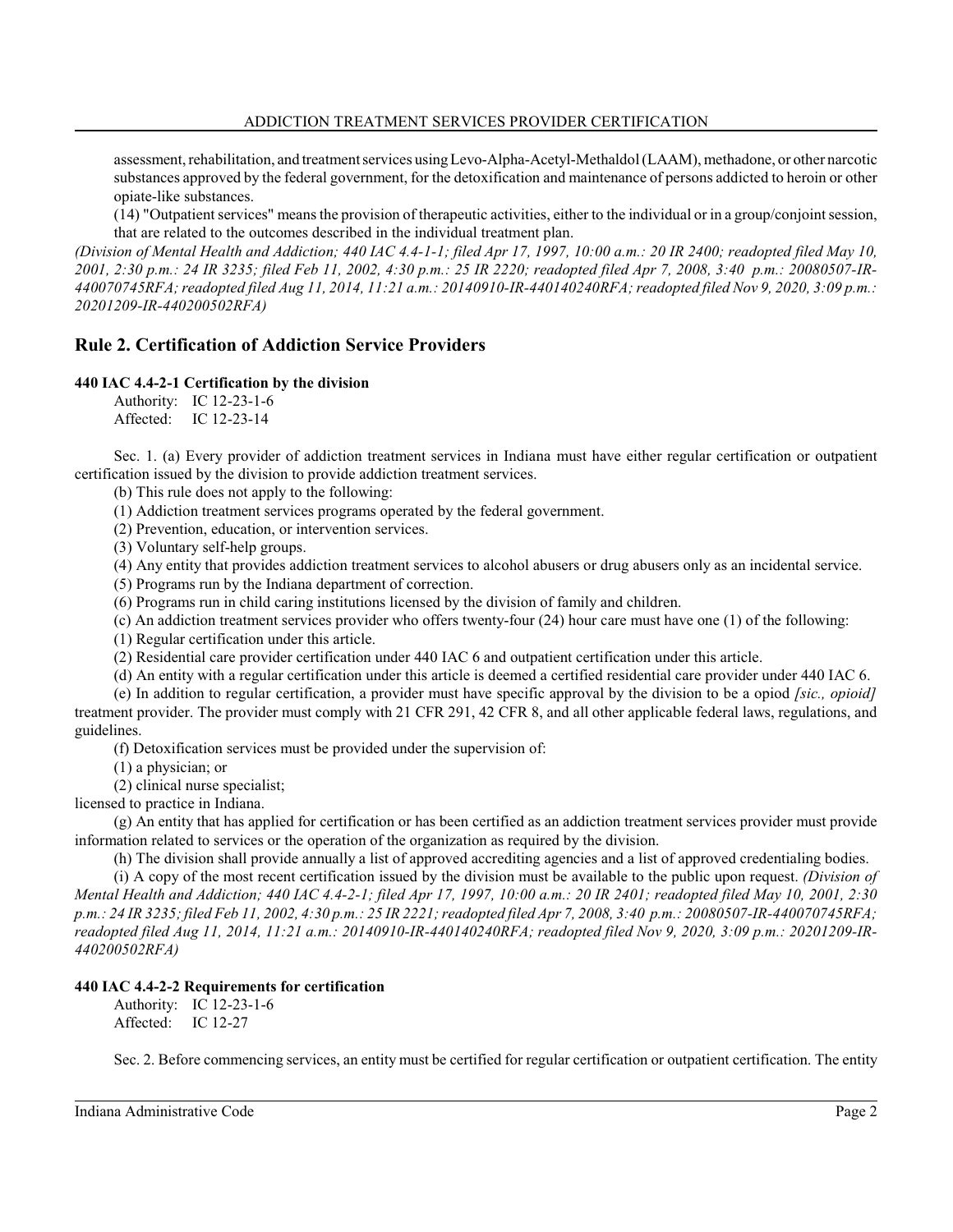shall file an application with the division. The application shall contain the following:

(1) The legal name of the applicant.

(2) A description of the organizational structure and mission statement of the applicant, including the services to be provided and the populations to be served.

(3) The location of all operational sites of the applicant.

(4) A copy of the applicant's procedures to ensure protection of consumer rights under IC 12-27 and confidentiality under 42 CFR 2.

(5) All materials requested by the division.

*(Division of Mental Health and Addiction; 440 IAC 4.4-2-2; filed Apr 17, 1997, 10:00 a.m.: 20 IR 2401; readopted filed May 10, 2001, 2:30 p.m.: 24 IR 3235; filed Feb 11, 2002, 4:30 p.m.: 25 IR 2221; readopted filed Apr 7, 2008, 3:40 p.m.: 20080507-IR-440070745RFA; readopted filed Aug 11, 2014, 11:21 a.m.: 20140910-IR-440140240RFA; readopted filed Nov 9, 2020, 3:09 p.m.: 20201209-IR-440200502RFA)*

#### **440 IAC 4.4-2-3 Regular certification**

Authority: IC 12-23-1-6 Affected: IC 12-23-1-6

Sec. 3. (a) To be certified and to maintain regular certification as an addiction treatment services provider, the entity must maintain accreditation from an accrediting agency approved by the division.

(b) The application for regular certification as an addiction treatment services provider must include the following:

(1) Proof of accreditation.

(2) Site survey recommendations from the accrediting agency.

(3) The applicant's responses to the site survey recommendations.

(c) The provider must take any action deemed to be necessary by the division in response to the site survey issued by the accrediting agency.

(d) When the division determines that the provider meets the requirements for regular certification as set forth in this article, the division shall issue a regular certification to the provider.

(e) The regular certification expires ninety (90) days after the expiration of the entity's accreditation. *(Division of Mental Health and Addiction; 440 IAC 4.4-2-3; filed Apr 17, 1997, 10:00 a.m.: 20 IR 2401; readopted filed May 10, 2001, 2:30 p.m.: 24 IR 3235; filed Feb 11, 2002, 4:30 p.m.: 25 IR 2222; readopted filed Apr 7, 2008, 3:40 p.m.: 20080507-IR-440070745RFA; readopted filed Aug 11, 2014, 11:21 a.m.: 20140910-IR-440140240RFA; readopted filed Nov 9, 2020, 3:09 p.m.: 20201209-IR-440200502RFA)*

#### **440 IAC 4.4-2-3.5 Temporary certification**

Authority: IC 12-23-1-6 Affected: IC 12-23-1-6

Sec. 3.5. (a) If the entity that has applied for regular certification is not yet accredited as an addiction treatment services provider, the entity must meet the requirement that at least one (1) of the direct service providers must be specifically credentialed in addictions counseling by a credentialing body approved by the division.

(b) Temporary certification may be issued for twelve (12) months. Prior to the expiration of the temporary certification, the entity must provide proof of application to an accrediting body approved by the division.

(c) If the applicant failsto provide proof of application to an accrediting body, or failsto maintain at least one (1) direct service provider credentialed in addictions counseling, the applicant may not reapply for regular certification until twelve (12) months after the temporary certification ends.

(d) Upon the verification of the application for accreditation, and continuing to meet the requirements set forth in thissection, the temporary certification may be extended for no more than twelve (12) additional months.

(e) Before the extended temporary certification expires, the applicant must forward to the division the following:

(1) Proof of accreditation.

(2) Site survey recommendations from the accrediting agency.

(3) The applicant's responses to the site survey recommendations.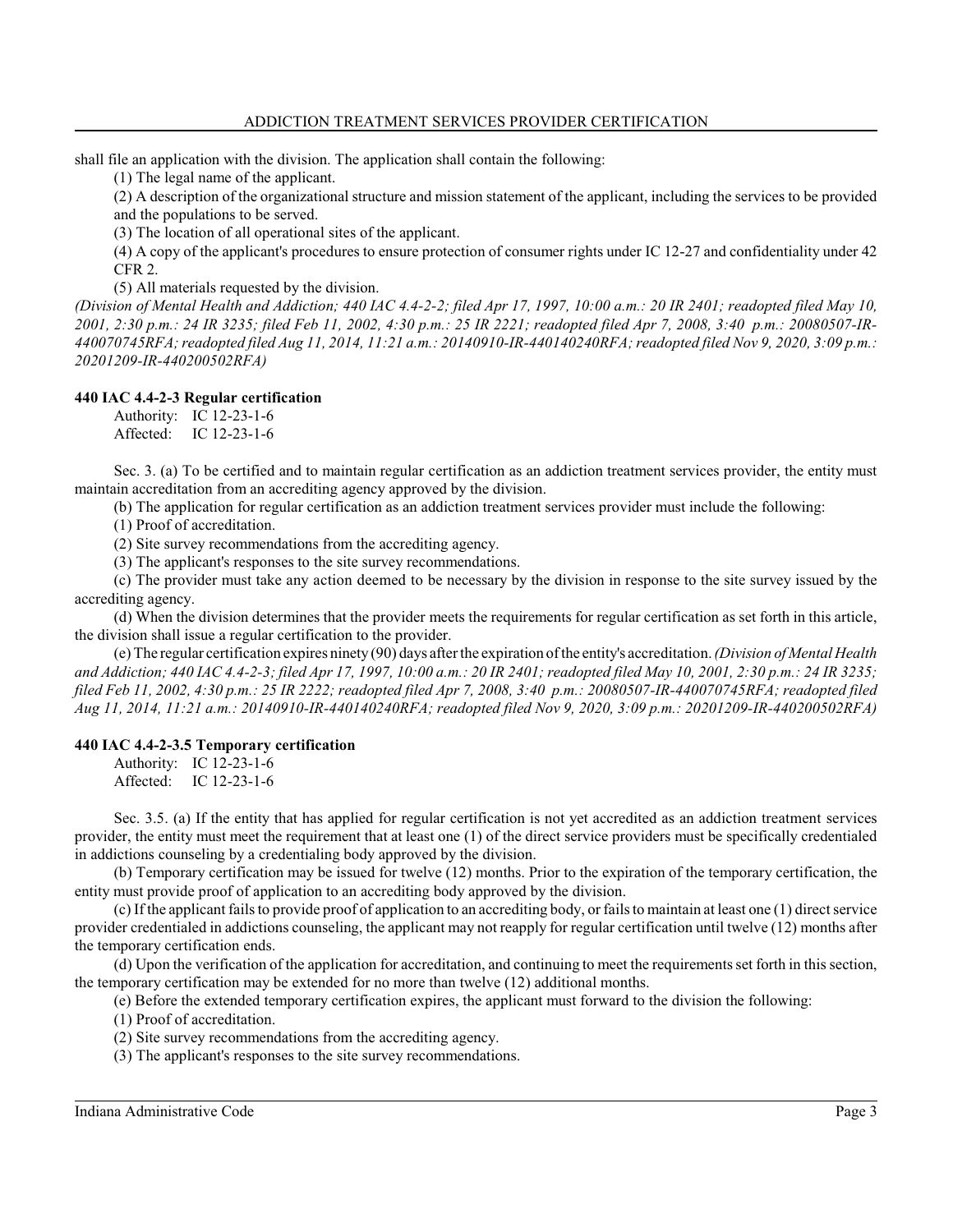(4) Any other materials requested by the division as a part of the application process.

(f) If the applicant fails to achieve accreditation within twenty-four (24) months:

(1) the applicant may not reapply for regular certification until twelve (12) months after the extended temporary certification ends; and

(2) the applicant may choose to apply for outpatient certification, if the applicant meets the criteria for outpatient certification. *(Division of Mental Health and Addiction; 440 IAC 4.4-2-3.5; filed Feb 11, 2002, 4:30 p.m.: 25 IR 2222; readopted filed Apr 7, 2008, 3:40 p.m.: 20080507-IR-440070745RFA; readopted filed Aug 11, 2014, 11:21 a.m.: 20140910-IR-440140240RFA; readopted filed Nov 9, 2020, 3:09 p.m.: 20201209-IR-440200502RFA)*

# **440 IAC 4.4-2-4 Outpatient certification**

Authority: IC 12-23-1-6 Affected: IC 25-22.5-2; IC 25-23-1; IC 25-23.6; IC 25-33

Sec. 4. (a) If an entity has ten (10) or fewer, full-time or part-time, direct service providers, and meets the other criteria in this article, the entity may receive an outpatient certification from the division.

(b) The entitymust provide a list of all direct service providers, including name, educational level, any degrees obtained, proof of current individual licensure or endorsement from a division approved credentialing body.

(c) At least fifty percent (50%) of the direct service providers must be licensed or credentialed as follows:

(1) A licensed clinical social worker, a licensed mental health counselor, or a licensed marriage and family therapist.

(2) A psychologist (IC 25-33).

(3) A physician (IC 25-22.5-2).

(4) An advanced practice nurse or certified nursing specialist (IC 25-23-1).

(5) An individual credentialed in addictions counseling by a credentialing body approved by the division.

(d) In addition, at least one (1) of the direct service providers must be specifically credentialed in addictions counseling by a credentialing body approved by the division.

(e) Applicants for outpatient certification must meet all requirements at the time of application in order to be certified.

(f) The division may require the applicant to resolve any problems identified by the division or the credentialing bodies.

(g) The division may issue an outpatient certification as an addiction treatment services provider to the applicant, after the division has determined that the applicant meets all of the criteria for outpatient certification set forth in this article.

(h) The outpatient certification shall expire two (2) years from the date it is issued. *(Division of Mental Health and Addiction; 440 IAC 4.4-2-4; filed Apr 17, 1997, 10:00 a.m.: 20 IR 2402; readopted filed May 10, 2001, 2:30 p.m.: 24 IR 3235; filed Feb 11, 2002, 4:30 p.m.: 25 IR 2223; readopted filed Apr 7, 2008, 3:40 p.m.: 20080507-IR-440070745RFA; readopted filed Aug 11, 2014, 11:21 a.m.: 20140910-IR-440140240RFA; readopted filed Nov 9, 2020, 3:09 p.m.: 20201209-IR-440200502RFA)*

#### **440 IAC 4.4-2-4.5 Uniform criteria for programs that are certified as outpatient under section 4 of this rule**

Authority: IC 12-23-1-6 Affected: IC 12-23-4-5

Sec. 4.5. (a) Each outpatient certified program shall provide at least outpatient treatment services and may provide intensive outpatient treatment services to those individuals whose assessments indicate a need for these services.

(b) If an outpatient certified program has or holds itself out as having intensive outpatient treatment services, it shall meet the requirements at 440 IAC 4.4-1-1(12).

(c) Each program shall have specific minimum admission criteria, including the following:

- (1) The consumer has a documented history of current excessive use of alcohol or other drugs.
- (2) The individual is experiencing significant functional impairments in one (1) or more of the following areas:
	- (A) Activities of daily living.
	- (B) Interpersonal functioning.
	- (C) Psychological functioning.
	- (D) Ability to live without recurrent abuse of chemicals.

(3) The program shall consider whether the consumer has adequate support systems to foster recovery.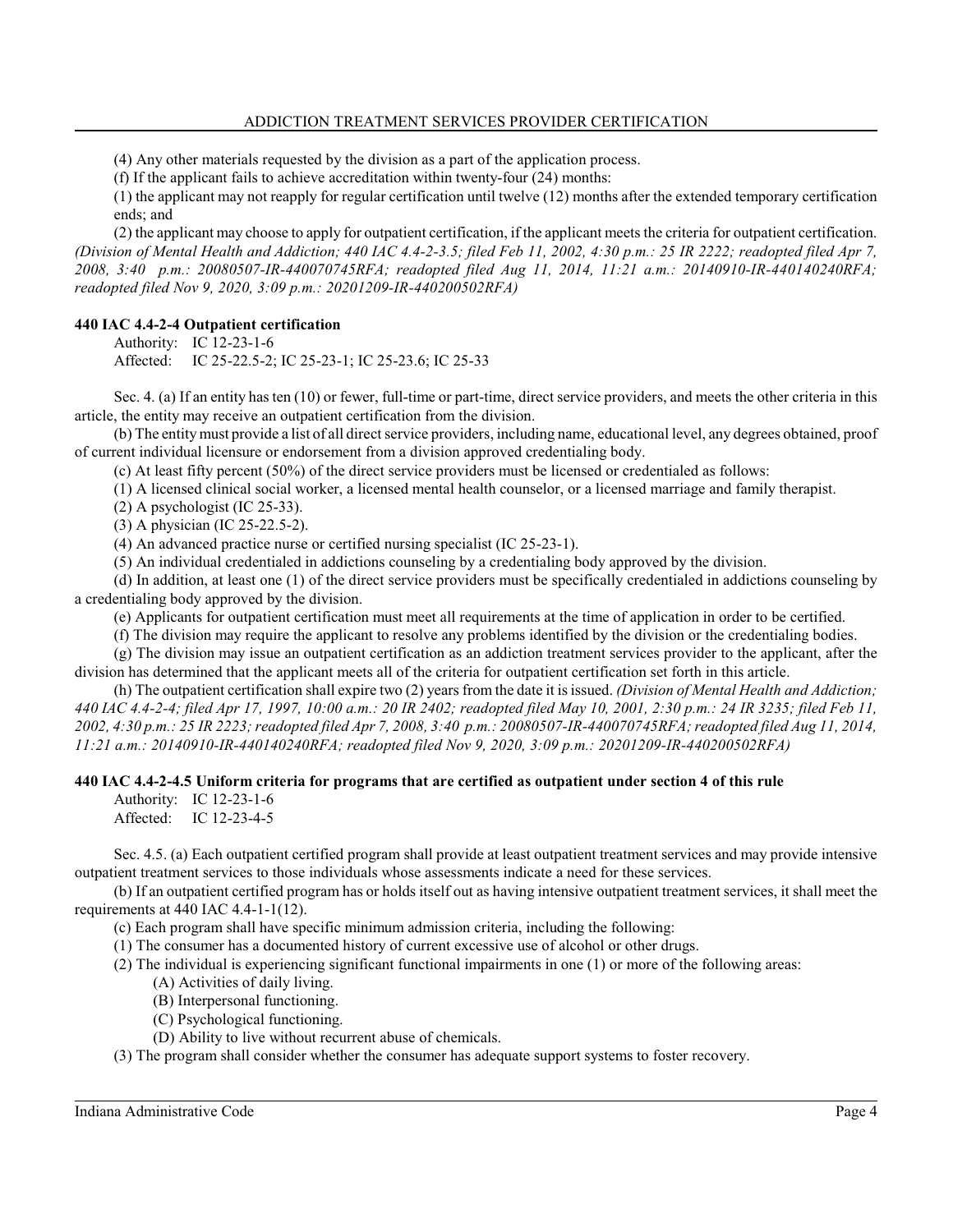# ADDICTION TREATMENT SERVICES PROVIDER CERTIFICATION

(4) There are no presenting medical or unstable psychiatric conditions that would preclude the consumer's participation in this level of treatment.

(5) A more intensive level of treatment is not indicated from the intake and assessment.

(d) The program shall have a written policy and procedure for conducting consumer intake assessments meeting the following criteria:

(1) The consumer intake assessment shall take place within two (2) weeks of the consumer's first contact with the agency.

(2) The intake assessment shall include, but not be limited to, the following items of information:

(A) A psychosocial history.

(B) Emotional and behavioral functioning.

(C) Alcohol and other drug use history.

(D) Medical conditions.

(3) The individual shall be screened for co-occurring disorders.

(e) The program shall refer the individual to appropriate treatment, or link with another program with special expertise if:

(1) there are medical or unstable psychiatric conditions that would preclude the consumer's participation in this level of treatment; or

(2) a more intensive level of treatment is indicated from the assessment.

(f) The program shall have written policies and procedures for the development of a treatment plan, which includes, at a minimum, the following:

(1) Each consumer shall have an individualized treatment plan.

(2) Each consumer shall have the opportunity to participate in developing the treatment plan.

(3) The comprehensive treatment plan shall be completed by the third session.

(4) Each treatment plan shall be reviewed as appropriate with the consumer, but at least every sixty (60) calendar days, and revised as necessary.

(5) The review of the treatment plan shall address the attainment of treatment goals.

(g) Each individual treatment plan shall include, at a minimum, the following:

(1) Consumer problems to be addressed.

(2) Specific goals written in terms of measurable criteria for proposed outcomes of each identified problem.

(3) Therapeutic activities and their frequency.

(4) Referrals for needed services that are not provided by the program.

(5) Staff persons responsible for working with each identified goal.

(6) Plans for involvement in appropriate support groups.

(7) The consumer's signature indicating that he or she has reviewed and understands the contents of the service plan and any revisions thereafter.

(h) The program shall have a policy and procedure for recording consumer progress that addresses, at a minimum, the following:

(1) A consumer record shall be completed for each therapeutic activity and its relationship to the service plan.

(2) The date and identity of the person making the entry.

(3) Entries shall be made after each consumer contact.

(i) The program shall have written policies and procedures for discharge planning that shall include, but not be limited to, the following criteria:

(1) The discharge plan shall be reviewed by the consumer.

(2) The discharge summary shall include, at a minimum, indicators of the following:

(A) The consumer's progress in achieving outcomes for each goal of the treatment plan.

(B) A final evaluation.

(C) Recommendations for care after discharge.

(3) The discharge summary shall be completed within thirty (30) calendar days following discharge.

*(Division of Mental Health and Addiction; 440 IAC 4.4-2-4.5; filed Feb 11, 2002, 4:30 p.m.: 25 IR 2223; readopted filed Apr 7, 2008, 3:40 p.m.: 20080507-IR-440070745RFA; readopted filed Aug 11, 2014, 11:21 a.m.: 20140910-IR-440140240RFA; readopted filed Nov 9, 2020, 3:09 p.m.: 20201209-IR-440200502RFA)*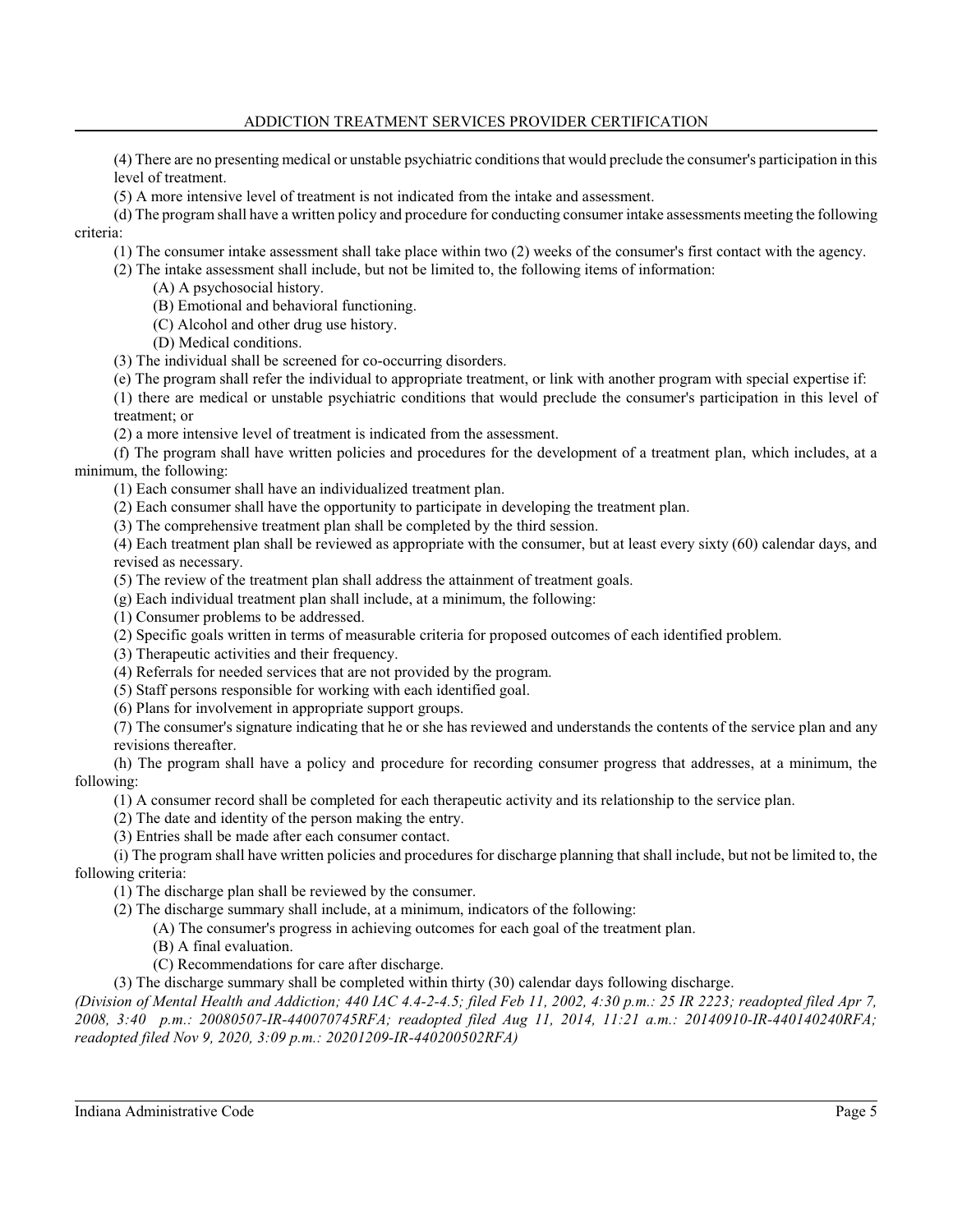# **440 IAC 4.4-2-5 Maintenance of certification**

Authority: IC 12-23-1-6 Affected: IC 12-23-1-6

Sec. 5. Maintenance of certification is dependent upon the following:

(1) For regular certification, the entity shall maintain accreditation from an approved accrediting agency.

(2) For temporary certification, the entity shall do the following:

(A) Fulfill the requirements regarding direct service provider credentials.

(B) If, for more than thirty (30) days, there is no direct service provider who has a specific addictions counseling credential the entity must immediately notify the division with a plan of correction.

(C) The division may continue the certification for another sixty (60) days while the entity comes into compliance with the requirements.

(3) For outpatient certification, the entity shall do the following:

(A) Fulfill the requirements regarding direct service provider credentials.

(B) Maintain a file containing documentation of current licensure or certification for each direct service provider.

(C) If, for more than thirty (30) days:

(i) the number of licensed or certified direct service providers drops below fifty percent (50%) of the direct service providers; or

(ii) there is no direct service provider who has a specific addictions counseling credential;

the entity must immediately notify the division with a plan of correction.

(D) The division may continue the certification for another sixty (60) days while the entity comes into compliance with the requirements.

(4) If the number of direct service providers in an entity with outpatient certification increases to eleven  $(11)$  or more, the entity must immediately notify the division and begin the process for regular certification as set forth in this article.

(5) For either regular certification or outpatient certification, the entity shall do the following:

(A) Have written policies and enforce these policies to support and protect the fundamental human, civil, constitutional, and statutory rights of each consumer. The entity shall give a written statement of rights to each consumer and, in addition, the entity shall document that staff provides an oral explanation of these rights to each consumer. (B) Maintain compliance with required health, fire, and safety codes as prescribed by federal and state law.

*(Division of Mental Health and Addiction; 440 IAC 4.4-2-5; filed Apr 17, 1997, 10:00 a.m.: 20 IR 2402; readopted filed May 10, 2001, 2:30 p.m.: 24 IR 3235; filed Feb 11, 2002, 4:30 p.m.: 25 IR 2224; readopted filed Apr 7, 2008, 3:40 p.m.: 20080507-IR-440070745RFA; readopted filed Aug 11, 2014, 11:21 a.m.: 20140910-IR-440140240RFA; readopted filed Nov 9, 2020, 3:09 p.m.: 20201209-IR-440200502RFA)*

#### **440 IAC 4.4-2-6 Notification of changes**

Authority: IC 12-23-1-6 Affected: IC 12-27

Sec. 6. (a) An entity which is certified under this article must notify the division, in writing, of any of the following:

(1) Change in location of any of the addiction treatment services operational sites, including additions, deletions, and expansion.

(2) Changes in the addiction treatment services provided or changes in the populations served.

(3) Change in ownership.

(4) The violation of health, fire, or safety codes as prescribed by federal and state laws.

(5) Documented violation of a consumer's rights under IC 12-27 and under 42 CFR 2.

(b) If an entity has outpatient certification, the entity must notify the division of changes in the number of direct service providers when any of the following occurs:

(1) The direct service providers number eleven (11) or more.

(2) For more than thirty (30) days, the number of licensed or credentialed direct service providers drops below fifty percent  $(50\%)$ .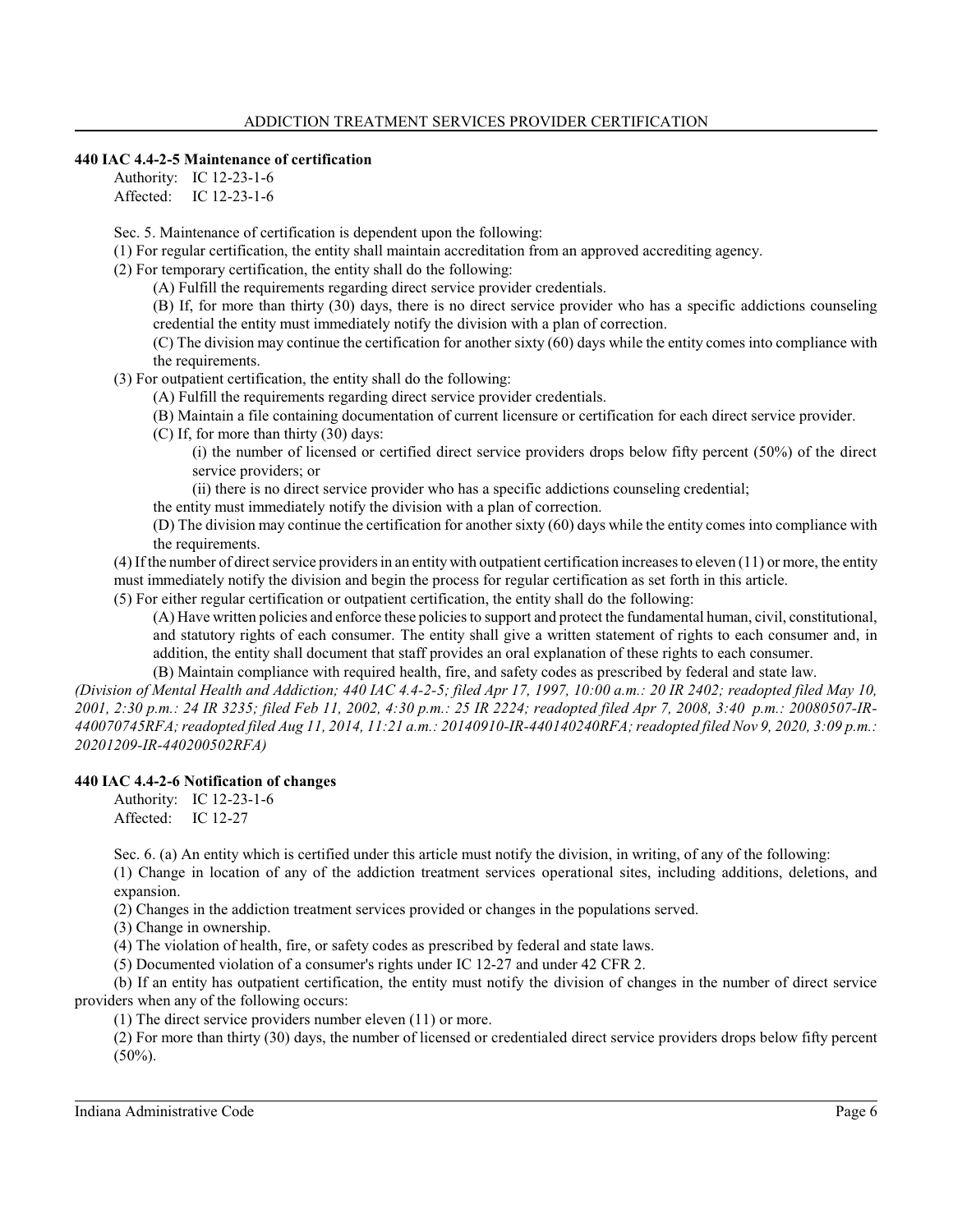(3) For more than thirty (30) days, there is no direct service provider who is specifically credentialed in addictions counseling.

(c) If an entity has a temporary certification, the entity must notify the division if, for more than thirty (30) days, there is no direct service provider who is specifically credentialed in addictions counseling.

(d) If an entity has a regular certification, the entity must notify the division of the following:

(1) Change in the accrediting agency to provide accreditation.

(2) Change in the accreditation status of the entity.

*(Division of Mental Health and Addiction; 440 IAC 4.4-2-6; filed Apr 17, 1997, 10:00 a.m.: 20 IR 2402; readopted filed May 10, 2001, 2:30 p.m.: 24 IR 3235; filed Feb 11, 2002, 4:30 p.m.: 25 IR 2225; readopted filed Apr 7, 2008, 3:40 p.m.: 20080507-IR-440070745RFA; readopted filed Aug 11, 2014, 11:21 a.m.: 20140910-IR-440140240RFA; readopted filed Nov 9, 2020, 3:09 p.m.: 20201209-IR-440200502RFA)*

#### **440 IAC 4.4-2-7 Renewal of certification**

Authority: IC 12-23-1-6 Affected: IC 12-23-1-6

Sec. 7. (a) To renew certification under this article, the provider shall submit a request for certification thirty (30) days prior to the expiration of the application on a form prepared by the division, which shall consist of all materials requested by the division, including the following:

(1) For regular certification, proof of accreditation, including the most recent site survey recommendations and the entity's response to these recommendations.

(2) For outpatient certification, the following:

(A) Proof of current licensure or credential of individual direct service providers.

(B) Proof of compliance with the uniform criteria for outpatient programs, set forth at section 4.5 of this rule.

(b) The division may require the applicant to resolve any problems identified by the division, a credentialing body, or the accrediting agency before the division issues a renewal certificate.

(c) When a request for the renewal of certification is deemed to be complete by the division and the applicant has taken any action which is deemed necessary by the division, the division shall issue a new certificate.

(d) If the entity has a regular certification, this certification shall expire ninety (90) days after the expiration of the entity's accreditation from the accrediting agency.

(e) If the entity has an outpatient certification, this certification shall expire two (2) years from the date it is issued. *(Division of Mental Health and Addiction; 440 IAC 4.4-2-7; filed Apr 17, 1997, 10:00 a.m.: 20 IR 2403; readopted filed May 10, 2001, 2:30 p.m.: 24 IR 3235; filed Feb 11, 2002, 4:30 p.m.: 25 IR 2225; readopted filed Apr 7, 2008, 3:40 p.m.: 20080507-IR-440070745RFA; readopted filed Aug 11, 2014, 11:21 a.m.: 20140910-IR-440140240RFA; readopted filed Nov 9, 2020, 3:09 p.m.: 20201209-IR-440200502RFA)*

# **440 IAC 4.4-2-8 Conditional status for regular and outpatient certification**

Authority: IC 12-23-1-6 Affected: IC 12-23-1-6

Sec. 8. (a) The division shall issue a conditional status under this article upon the division's investigation and determination of any of the following conditions:

(1) A substantive change in the entity's accreditation status other than revocation of the accreditation.

(2) Failure of the entity to renew accreditation within ninety (90) days following expiration of the entity's current accreditation by the entity's accrediting agency.

(3) Failure to comply with this article.

(4) Any conduct or practice in the operations of the entity that is found by the division to be detrimental to the welfare of persons served by the organization.

(5) The physical safety of the consumers or staff of the entity is compromised by a physical or sanitary condition of a physical facility of the entity.

(6) Violation of a federal or state statute, rule, or regulation in the course of the operation of the entity.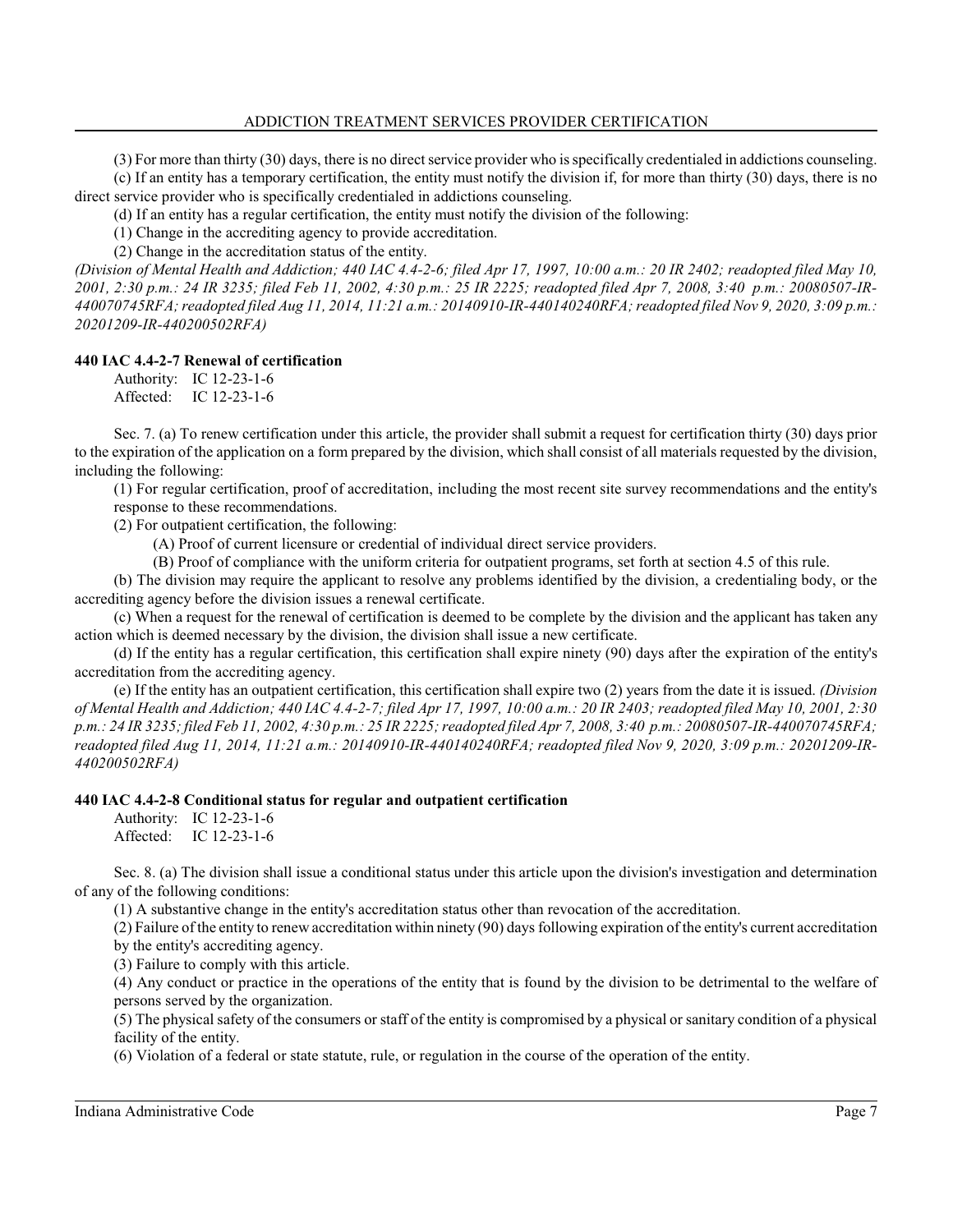(b) The time period of a conditional status is determined by the division, but may not exceed twelve  $(12)$  months from the date the conditional status was effective.

(c) The division shall notify the entity of the following:

(1) The requirements not met and the intermediate steps required by the division that the entity must take to meet those requirements.

(2) The time period granted by the division for the entity to meet the requirements.

(d) The division shall terminate the entity's certification if the entity fails to meet the requirements within the allotted time period. *(Division of Mental Health and Addiction; 440 IAC 4.4-2-8; filed Apr 17, 1997, 10:00 a.m.: 20 IR 2403; readopted filed May 10, 2001, 2:30 p.m.: 24 IR 3235; filed Feb 11, 2002, 4:30 p.m.: 25 IR 2225; readopted filed Apr 7, 2008, 3:40 p.m.: 20080507- IR-440070745RFA; readopted filed Aug 11, 2014, 11:21 a.m.: 20140910-IR-440140240RFA; readopted filed Nov 9, 2020, 3:09 p.m.: 20201209-IR-440200502RFA)*

# **440 IAC 4.4-2-9 Termination of certification**

Authority: IC 12-23-1-6 Affected: IC 12-23-1-6

Sec. 9. (a) The division shall terminate the certification of the entity if the following occurs:

(1) The entity's accreditation is revoked.

(2) The entity that has a conditional status does not meet the requirements of the division within the period of time required.

(3) The entity failsto provide proof of application for accreditation prior to the expiration of the initial temporary certification.

(4) The entity fails to become accredited within twenty-four (24) months of receiving a temporary certification.

(b) The division shall notify the Indiana family and social services administration and the department of administration that the entity's certification has been terminated.

(c) An entity whose regular certification is terminated may not reapply for regular certification as an addiction services treatment provider until the lapse of one (1) year from the date of termination.

(d) An entity whose outpatient certification is terminated may not reapply for regular certification as an addiction services treatment provider until the lapse of one (1) year from the date of termination. *(Division of Mental Health and Addiction; 440 IAC 4.4-2-9; filed Apr 17, 1997, 10:00 a.m.: 20 IR 2403; readopted filed May 10, 2001, 2:30 p.m.: 24 IR 3235; filed Feb 11, 2002, 4:30 p.m.: 25 IR 2226; readopted filed Apr 7, 2008, 3:40 p.m.: 20080507-IR-440070745RFA; readopted filed Aug 11, 2014, 11:21 a.m.: 20140910-IR-440140240RFA; readopted filed Nov 9, 2020, 3:09 p.m.: 20201209-IR-440200502RFA)*

#### **440 IAC 4.4-2-10 Transfer of certification**

Authority: IC 12-23-1-6 Affected: IC 12-23-1-6

Sec. 10. An entity certified under this article may not transfer its certification to another legal entity. *(Division of Mental Health and Addiction; 440 IAC 4.4-2-10; filed Apr 17, 1997, 10:00 a.m.: 20 IR 2404; readopted filed May 10, 2001, 2:30 p.m.: 24 IR 3235; readopted filed Apr 7, 2008, 3:40 p.m.: 20080507-IR-440070745RFA; readopted filed Aug 11, 2014, 11:21 a.m.: 20140910-IR-440140240RFA; readopted filed Nov 9, 2020, 3:09 p.m.: 20201209-IR-440200502RFA)*

#### **440 IAC 4.4-2-11 Appeals**

Authority: IC 12-23-1-6 Affected: IC 4-21.5-3

Sec. 11. A party who is aggrieved by any adverse action taken under this rule may appeal under IC 4-21.5-3. *(Division of Mental Health and Addiction; 440 IAC 4.4-2-11; filed Feb 11, 2002, 4:30 p.m.: 25 IR 2226; readopted filed Apr 7, 2008, 3:40 p.m.: 20080507-IR-440070745RFA; readopted filed Aug 11, 2014, 11:21 a.m.: 20140910-IR-440140240RFA; readopted filed Nov 9, 2020, 3:09 p.m.: 20201209-IR-440200502RFA)*